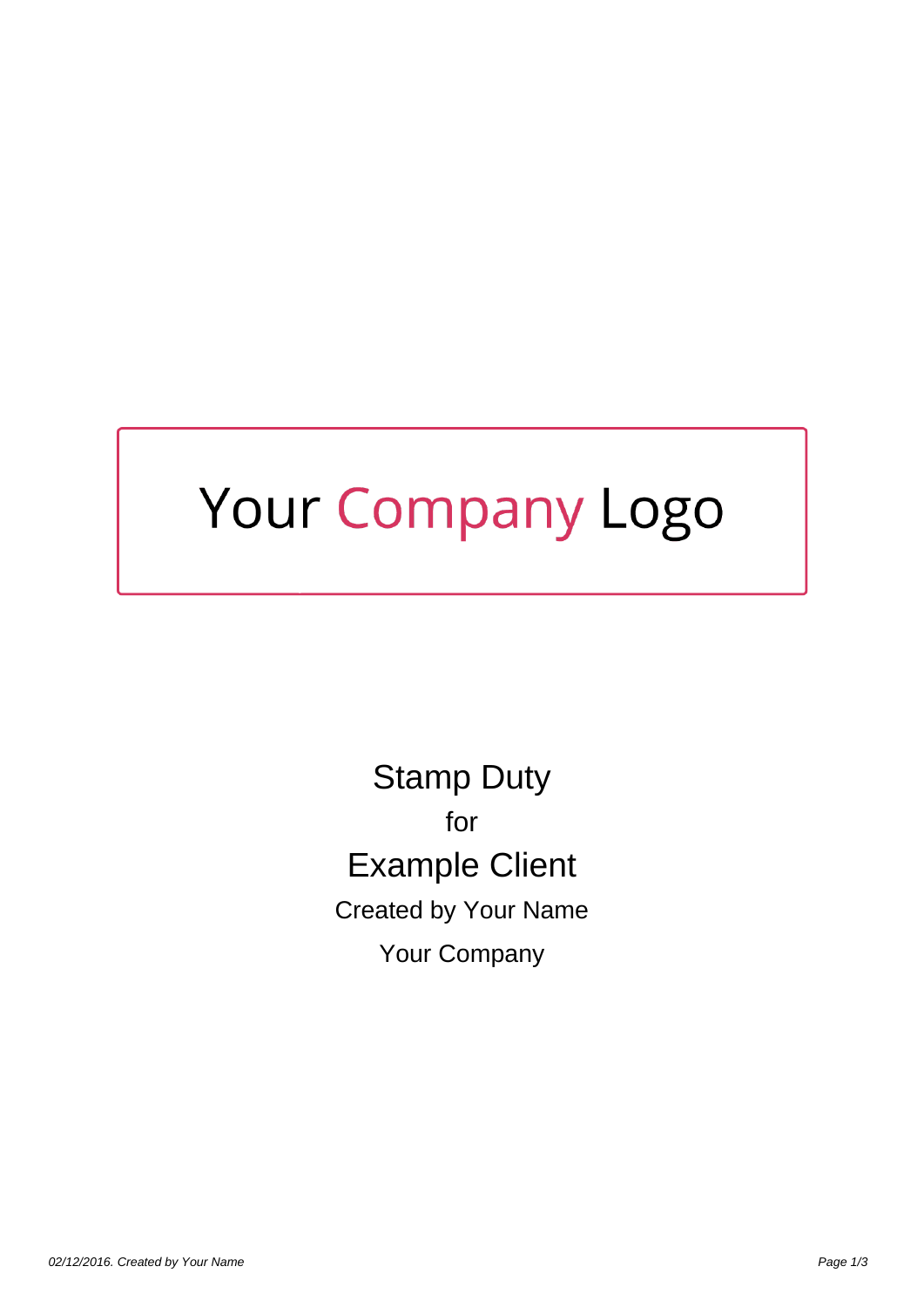## Introduction

The following report contains a Stamp Duty calculation for a residential property. The tax thresholds are as follows: Under £125,000: 0% Between £125,000 & £250,000: 2% Between £250,000 & £925,000: 5% Between £925,000 & £1,500,000: 10% Above £1,500,000: 12%

The tax thresholds for a second residential property are as follows: Under £125,000: 3% Between £125,000 & £250,000: 5% Between £250,000 & £925,000: 8% Between £925,000 & £1,500,000: 13% Above £1,500,000: 15%

If the asset is a Scottish property the tax thresholds are as follows: Under £145,000: 0% Between £145,000 & £250,000: 2% Between £250,000 & £325,000: 5% Between £325,000 & £750,000: 10% Above £750,000: 12%

Additional Scottish Properties are subject to Additional Dwelling Supplement, this is generally taxed against the purchase price of the property at a rate of 3%.

## **Overview**

Forecasts included:

- 123 Royal Mile Edinburgh (Scottish LBTT)